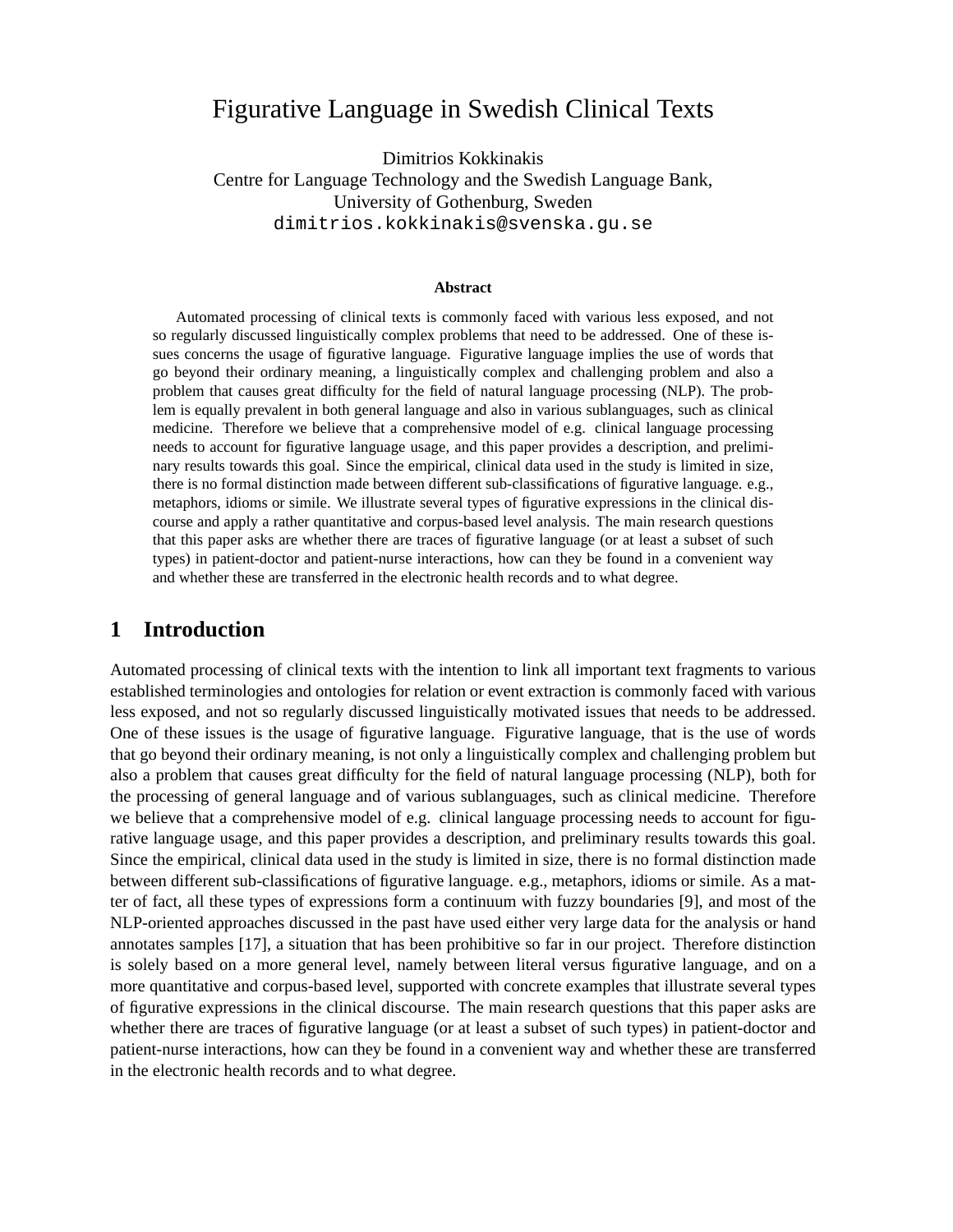#### **2 Theoretical Background (Idioms, Metaphors and Similes)**

Figurative language has been in a focus among several scholars during a very long period. Cognitive linguists, for instance ([12], [11]), have been studying figurative language for many years under the assumption that word meaning is not "fixed" but is rather a function of perspective, therefore compositionality (the degree to which the features of the parts of a multi word expression combine to predict the features of the whole) can only be achieved if context is taken into consideration. Figurative language, compared to literal language, refers to simple words, and most frequently, to multiword expressions that deviate from their defined meaning by e.g., exaggerating or altering the usual meanings of the constituent words [18]. Figurative language, and its realization into various rhetorical devices, i.e. figures of speech, departs from literal meaning to achieve some form of a particular effect on the listener or reader.

There are several different, but related, types of such figures of speech but here we mainly investigate just three of the most common ones, namely idioms, metaphors and similes using a combination of simple and flexible automated techniques. An *idiom* (e.g., "He is pulling my leg") is an expression consisting of a combination of words that have a figurative meaning. Idiomatic expressions are usually presumed to be figures of speech contradicting the principle of compositionality. Many idioms appear in language first as metaphors and if during some time period, a large part of a population finds them interesting, and/or useful, then they become a fixed part of the language as idioms. A *metaphor* (e.g., "All the world's a stage") is a literary figure of speech that describes a subject by asserting that it is, on some point of comparison, the same as another otherwise unrelated object. A metaphor asserts that one thing is another thing, not just that one is *like* another, such as in the case of *simile* (e.g., "He fights like a lion") which is a figure of speech that directly compares two different things. Similes usually employ the words "as" and "like" or other comparative words such as "than". A simile differs from a metaphor in that the latter compares two unlike things by saying that the one thing is the other thing. Similes can be negative, too, asserting that two things are unlike in one or more respects. Finally, previous work has shown that common figures of speech, such as idioms and metaphors, also involve some degree of lexical and syntactic variability, in the sense that, for instance, some allow pluralization while some not.

## **3 Previous Research**

Some of the work that has been conducted from a strong corpus based and/or NLP perspective includes the work by [8] who focus on a particular class of English idiomatic expression, i.e., those that involve the combination of a verb plus a noun in its direct object position. Fazly  $\&$  Stevenson [8] investigated a lexicon-based method were a lexical and syntactic flexibility (e.g., verbal inflection; pluralization; internal modification; use of determiner types; passivization) was allowed in a restrictive form. Among the idioms examined, some exhibited limited morphosyntactic flexibility, while others were more syntactically flexible. For instance, the idiom "shoot the breeze" can undergo verbal inflection, i.e. "shot the breeze", but not internal modification or passivization, i.e. "the breeze was shot" [4]. A main interpretative approach to non-literal use detection (e.g., metaphors) is the investigation of whether there are some sort of selectional preference violations in a given context; *cf.* [19] and [15]. According to Wilks, selectional restrictions are the semantic constraints that a verb places onto its arguments, "a car drinks gasoline", since the English verb "to drink" tends to have a human or animal as the subject and food or potable liquid as the direction object, respectively. In a similar path, Hank [10], in his example "political storm", discusses how adjectives can be classified in order to pick out an appropriate subset, by first distinguishing between adjectives that identify kinds of storms as natural phenomena and those where the word is used metaphorically. If the correct interpretation of e.g. "storm" is to be activated, it is necessary first to distinguish between adjectives that identify storms as natural phenomena and then those where the word is used in a non-literal sense. Other work is specifically geared towards metaphor recognition [14]. For instance, two kinds of metaphorical language is distinguished, "conventional metaphors", mostly idiomatic expressions, that become a part of an ordinary discourse, and "creative metaphors", which are distinctly novel or ad hoc uses of language, since neither the creator nor the audience has encountered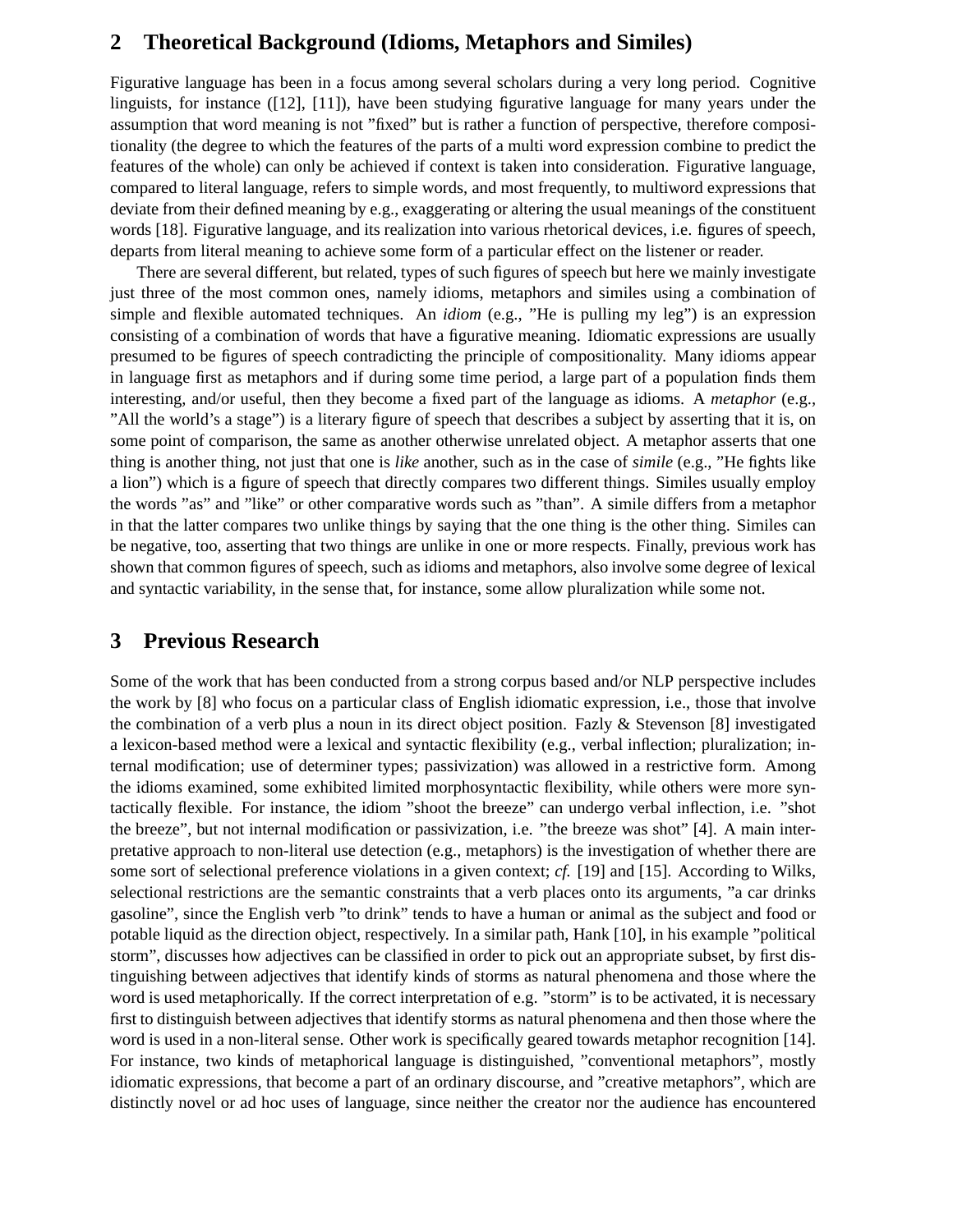the metaphor before. Creative metaphors are frequently used in conversation to describe an emotional experience [5]. Birke & Sarkar [2] presented a system for automatically classifying literal and non literal usages of phrasal and expression verbs, for example "throw away", through nearly unsupervised word-sense disambiguation and various clustering techniques based on models build on hand-annotated data. Finally, figurative usage seems to be an important research topic in the medical domain and there is some evidence that supports this claim. For example, it has been shown that figurative language has an active role in the narratives of patients with cancer. Such non-literal usage, e.g. metaphors, can bridge the gap between the cancer experience and the world of technology and treatment, helping patients to symbolically control their illness [13] while other studies have looked at how non-literal language shifts throughout a person's recovery period [3]. We believe that detection of figurative language can play an important role both for the deep understanding of the discourse and communication interplay, and particularly, also for the part of NLP that involves automatic text understanding, where figurative language is considered a serious bottleneck [16].

## **4 Experimental Setting**

This study is part of an ongoing larger project which investigates how complex, vague and long-standing symptoms with no identified organic cause are put into context, interpreted and acted upon in primary health-care interactions. It is based on studying interactions between patients and nurses giving advice over telephone, consultations between patients and physicians, interviews and study patients' medical records and case notes. Eighteen eligible patients who have contacted their primary health care centre by telephone, have had at least eight physical consultations with nurses or physicians in the last 12 months and with a majority of the symptoms within this time span with no clear organic or psychiatric cause were selected for the project. At the end, and due to some practical considerations only data from 16 patients was finally used (75,000 tokens). The overall expected results is to facilitate the development of future interventions aimed at decreasing the morbidity due to Medically Unexplained Symptoms (MUS) and give further insights into the problem. There is no generally accepted diagnostic criteria for such Medically Unexplained Symptoms, but one proposed definition is "one or more physical symptoms which have been present at least three months, cause the patient clinically significant distress or impairment and cannot be explained by any recognizable physical disease" [7]. Common symptoms among MUS patients are: *headaches, dizziness, fatigue, dyspepsia, bloatedness, myalgia, joint pain, facial pain, pelvic pains, lower back pain, cervical pain and slowness of thoughts*.

The chosen method is corpus based and is geared onto a rather quantitative analysis of the figurative language phenomenon in Swedish clinical texts. The approach we follow is basically a heuristic pattern matching approach which looks at lexically derived idiomatic keywords and their order in a sentence, with certain variation allowed. If a string fragment corresponding to a particular rule or pattern is found it is annotated. All sentences with annotations are then manually analyzed. The main instruments we make use of are large lists of available idiomatic expressions (idioms and metaphors) extracted from various monolingual lexical resources for written Swedish, roughly 6,000 idiomatic expressions as well as from several Internet sites, e.g., from http://www.livet.se/ord/k%C3%A4lla/Idiom/. We make also use of a list of string matching patterns, essentially rules, manually developed particularly for similes. The extracted list of idiomatic expressions is modeled as a finite state recognizer which permits a controlled form of lexical and syntactic variability. This variability is modeled as regular expressions with optional slot fillers that may or may not be filled by string fragments during processing. For instance, for the Swedish idiom: *tappa sugen* (lit. "drop the craving", i.e., "give up", "lose interest") we allow both inflection for the verb *tappa* (e.g., *tappade*, i.e., "lost") and also the possibility of intervening other words, usually one to three arbitrary words (e.g., *tappa inte sugen*, i.e. "not give up"; *tappa hon inte sugen*, i.e. "she did not give up"). For similes we use a limited list of characteristic single words or very short combinations of words, and their part of speech, in these rules, for instance *är som en/ett*, *i.e.* "is like a"; *som en/ett*, i.e. "like a" and *likt* or *liksom*, i.e. "like". These are modeled in a similar manner as before, by using regular expression patterns. Such a pattern (in a simplified form) may look like the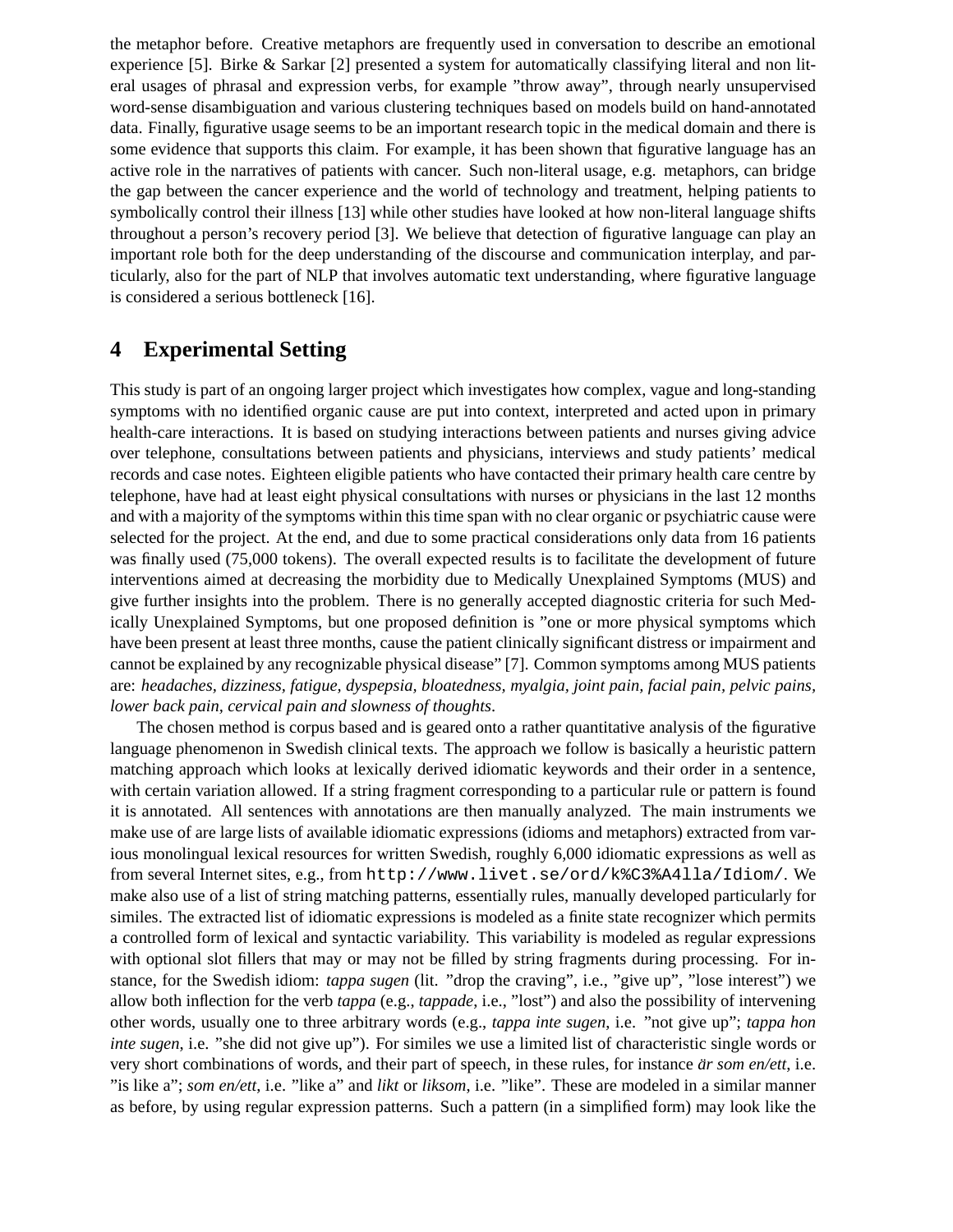following way: *Determiner? Adjective\* (Pronoun/Noun) (ar/other verbs) som (en/ett) Adjective\* Noun ¨* (where the symbol "/" is meant here to function as a disjunction). Here, however, we do not allow much variability since there is a significant risk of allowing the recognition of a large number of false positives and spurious results. However, we do allow gender variability *en* or *ett* and limited inflection.

# **5 Results**

The results from the application of the previously outlined method were manual analyzed in order to get deeper insights into: a) the performance of the automatic recognition (predominantly from a *precision score* perspective) of the approach b) get an idea of the magnitude of the identified figurative expressions in the clinical data and c) get some guidance on whether figurative expressions are transferred from the patient-doctor and patient-nurse interactions into the electronic health records and to what degree. Finally, we would also like to find out which new figurative expressions are in the data and not captured by the existing resources; for instance are these *creative metaphors* or other types. However, due to time constraints this topic was not prioritized for the time being and thus not elaborated in detail.

Although the available data is limited in size there was a fairly large number of instances that could be identified, and some of those were rather creative, interesting and relevant for their context. In the electronic health records 143 (69 diferent) figurative, multiword expression could be identified (10 similes). Examples of both include: *ta sitt liv*, i.e. lit: "take your life", "commit suicide"; *kasta vatten*, i.e. lit. "to throw water", "to urinate" and *gå ner i vikt*, *i.e.* lit. "to go down in weight", "to lose weight"; and for similes *...ont som ett sug i magen* i.e. "...hurts like a suction in the stomach". In the transcribed interactions, which were much limited in size, 105 (42 diferent) figurative expression could be identified (21 similes). Examples of both include: *ett oskrivet blad*, i.e. lit. "an unwritten paper", "pure and innocent"; *det spelar ingen roll*, i.e. lit. "it does not play any role", "it does not matter"; and *hålla tummarna*, i.e. lit. "to hold the thumbs", "to wish for luck"; and for similes *diskbråck ... det är som en blixt*, i.e. "intervertebral disc displacement ... is like a flash from the sky".

From the manual analysis of all annotations (248), we could obtain an overall precision score of 72.1% (calculated as *Precision = true positives/true positives+false positives*; recall was not measured). The number of false positives (items incorrectly labeled) was 69 and the majority were falsely annotated similes triggered by the designed patterns, since due to their rather very general nature also identified a number of spurious candidates; for instance *...i Aquacel som en tamponad*, i.e. "...adds the Aquacel like/as a tamponade" or *...det är en rädsla*, i.e. "...it is a fear" (unclear pronominal reference). Finally, there was a 10.8% overlap between the annotation in the records and the transcribed dialogues.

## **6 Discussion and Future Work**

There are several different types of figurative language in various discourse contexts with a high frequency of use, and in this paper we have investigated whether a subset of such expressions exist in Swedish clinical data. The preliminary results showed some very clear traces of such language and a large number could be identified using available lexical resources with high precision. However, recall is also important and future plans also include means to identify novel idiomatic expressions and/or other types of figurative language that seem to prevail in some of the clinical data. For instance, in the transcribed dialogues there is an overwhelming number of onomatopoetic expressions (i.e., imitation of a sound made by or associated with its referent, such as "wow" and "pff"). We would like to find out which new figurative expressions are in the data and not captured by the existing resources. Are these for instance *creative metaphors* or other types and of what kind. Through preliminary manual analysis we could identify several novel figurative expressions and predominantly in the transcribed dialogues, such as: emotionell rutschelkana, i.e. "emotional slide"; går genom svarta hål, i.e. "go through black holes"; *lärt känna nya sidor av dig själv*, i.e. "get to know new sides of yourself"; *sakta bygga från fötterna till huvud*, i.e. "slowly build from the feet to the head"; *bakom den människa/person*, i.e. "behind that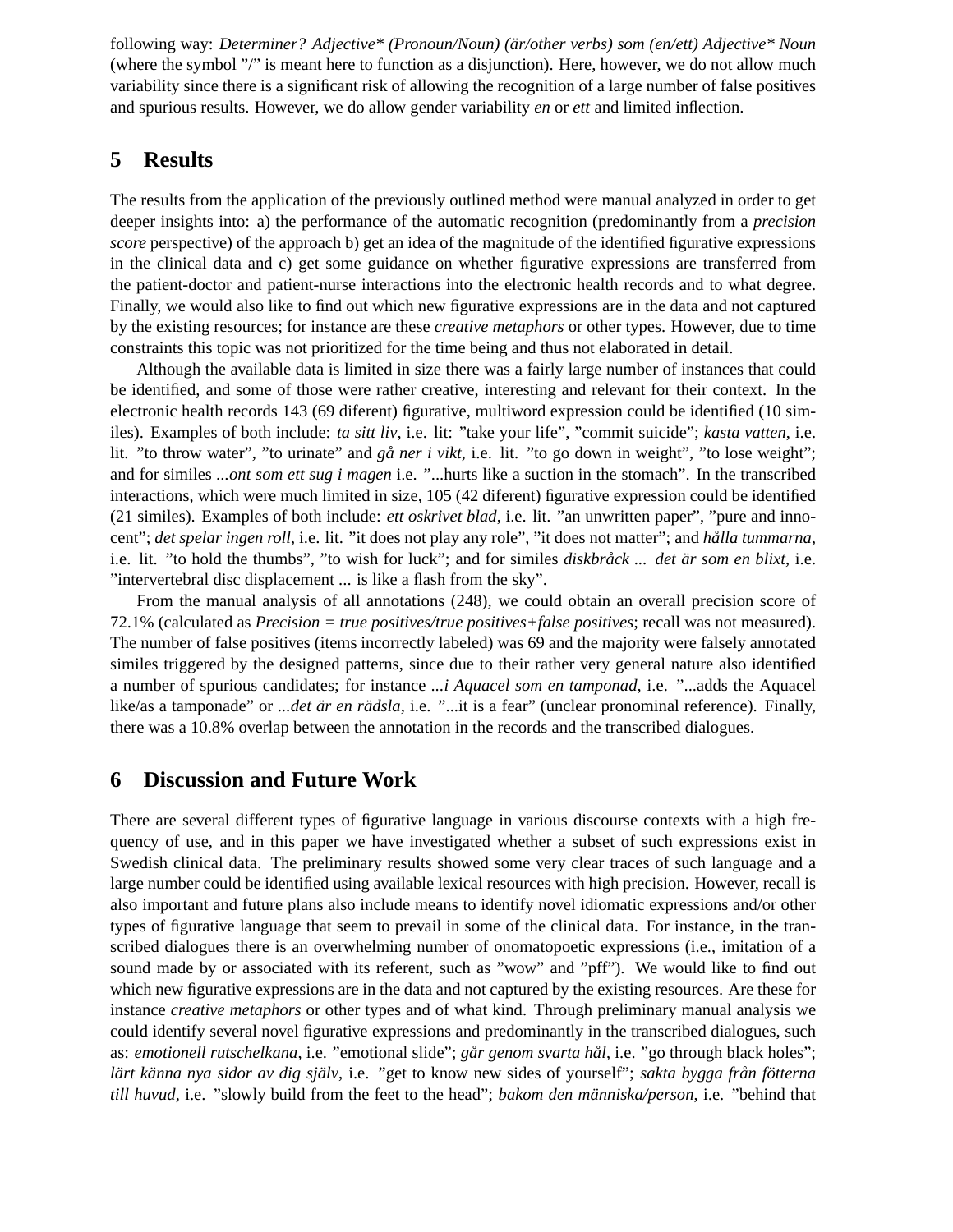person" and a smaller number in the records, e.g. *väldigt utbränd*, i.e. "very burned out". In such interactions, the ability to recognize and understand patients use of figurative language can provide clinicians with means of evaluating personality and styles of thinking.

As a future task it would be also highly relevant to qualitatively investigate the reasons why figurative language is present in the health records. Does it depend on lack of understanding from the coders side (usually a contact nurse); is it simply a convenient way to describe symptoms and states; is there lack of appropriate nomenclature? Moreover, an idiom type often has a literal interpretation as well. Therefore, the exploration of e.g. use of informative prior knowledge about the overall syntactic behavior of potentially-idiomatic expressions to determine whether an instance of the expression is used idiomatically or not, is of great importance for many (semantically oriented) NLP applications [6], an issue that requires more studies, particularly in critical domains where the distinction can have severe consequences. Moreover, the identification of figurative expressions, which describe physical or emotional symptoms, is a very useful supporting component, since these important expressions can be then automatically linked to existing medical ontologies and enhance e.g., decision support or other systems.

Currently, the experimentation is based on limited amount of data, therefore it is difficult to draw clear conclusions as to the magnitude of the impact the ability to identify idiomatic and figurative expressions would have on improving medical NLP or clinical care delivery. However, larger scale studies for other languages and domains have shown to be useful in many applications. Moreover, like sentiment analysis or opinion extraction, computational figurative identification can provide an understanding of the framings or conceptualizations used in various communities or subdomains [1].

#### **References**

- [1] E. Baumer and B. Tomlinson. Computational metaphor identification in communities of blogs. *ICWSM. Proceedings of the Second International Conf. on Weblogs and Social Media. Seattle, USA, AAAI Press.*, 2008.
- [2] J. Birke and A. Sarkar. A clustering approach for the nearly unsupervised recognition of non-literal language. *Proceedings of the 11th EACL. Trento, Italy.*, 30:329–336, 2006.
- [3] C. Boylstein, M. Rittman, and R. Hinojosa. Metaphor shifts in stroke recovery. *Health Commun.*, 21(3):279–87, 2007.
- [4] LJ. Brinton and E. Closs Traugott. Lexicalization and language change. *Cambridge University Press.*, page 55, 2005.
- [5] R. Carter. *Language and creativity: The art of common talk.* Routledge, New York., 2004.
- [6] P. Cook, A. Fazly, and S. Stevenson. Pulling their weight: Exploiting syntactic forms for the automatic identif ication of idiomatic expressions in context. *Proceedings of the ACL Workshop on A Broader Perspective on Multiword Expressions. Prague.*, pages 41–48, 2007.
- [7] R. Peveler R. *et al.* Medically unexplained physical symptoms in primary care: a comparison of self-report screening questionnaires and clinical opinion. *J Psychosom Res.*, 42(3):245–252, 1997.
- [8] P. A. Fazly and S. Stevenson. Automatically constructing a lexicon of verb phrase idiomatic combinations. *Proceedings of the 11th EACL. Trento, Italy.*, pages 337–344, 2006.
- [9] RW. Gibbs. Literal meaning and psychological theory. *Cognitive Science*, 8:275–304, 1984.
- [10] P. Hanks. The syntagmatics of metaphor and idiom. *International J of Lexicography*, 17:3, 2004.
- [11] G. Lakoff and M. Johnson. *Metaphors We Live By.* University of Chicago Press, Chicago., 1980.
- [12] R. W. Langacker. *Concept, Image, and Symbol. The Cognitive Basis of Grammar.* Berlin: Mouton de Gruyter., 1990.